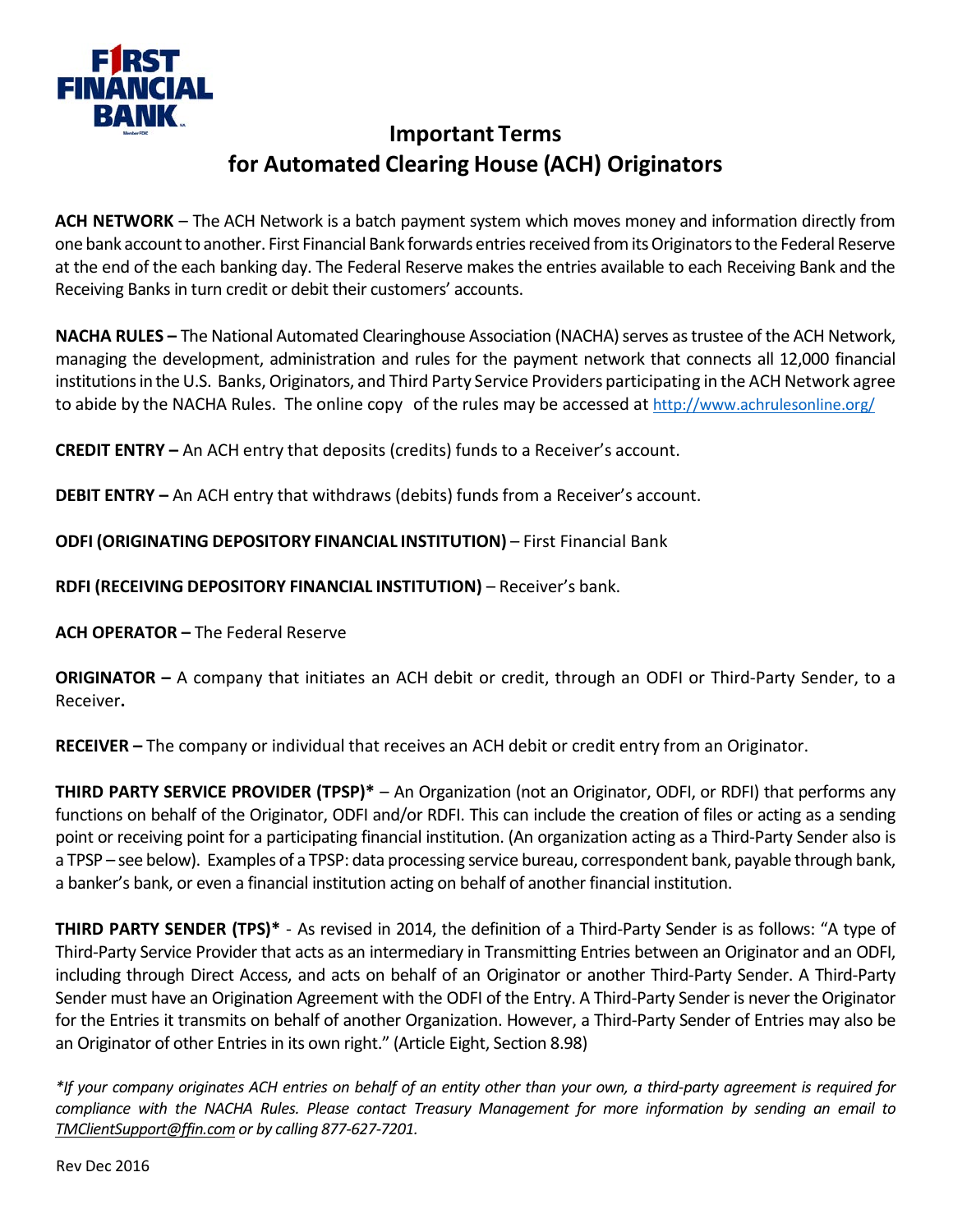**STANDARD ENTRY CLASS (SEC) CODES** – SEC codes assigned to your ACH Entry indicate the type of entry as well as the return rules that apply to that entry (see attached).

**PASS-THROUGH FILE** – An ACH file in NACHA format created by your company's software and uploaded to First Financial Bank using First Financial Bank's ACH service.

## **ORIGINATOR RESPONSIBILITES**

- Obtain proper authorizations from Receivers and maintain copies of the authorizations for two (2) years after the authorization is revoked.
- Send entries on the proper date and cease entries when instructed.
- Check Receivers against the Office of Foreign Assets Control (OFAC) checklists (see below).
- Protect all payment information throughout the process to comply with NACHA's data security requirements.
- Maintain up to date anti-virus security software on your computer systems following the terms of your ACH Agreement with First Financial Bank.
- Require confidentiality of all user names and passwords to prevent unauthorized access.
- Change Receiver information within (6) banking days after receiving a Notification of Change or before sending another entry to the same Receiver.

### **AUTHORIZATIONS FROM CONSUMERS**

- Originators of debit entries are required to obtain an authorization from a consumer receiver in writing and signed by the receiver or similarly authenticated before initiating a debit entry.
- First Financial Bank reserves the right to request a copy of the authorization at any time to verify an ACH entry.

### **AUTHORIZATIONS FROM BUSINESSES**

- Originators are required to obtain an authorization from a non-consumer (business) receiver before initiating a credit or debit entry to their account. Although the NACHA Rules do not specify that this authorization must be in writing it is highly recommended that it is obtained in writing to support the agreement between your company and your receiver.
- First Financial Bank reserves the right to request proof of an authorization at any time to verify an ACH entry.

### **OFAC (Office of Foreign Assets Control)**

- The U.S. Treasury Department's Office of Foreign Assets Control (OFAC) maintains and updates a master list of countries, groups and individuals that are considered "blocked parties." Originators are required to comply with OFAC-enforced sanctions policies and are prohibited from initiatingACH entries to blocked parties.
- The Bank must protect itself by informing every customer that it is against the law to send debit or credit entries to those listed on OFAC's Sanctions List.
- Check your Receivers against the OFAC Specially Designated Nationals and Blocked Persons list found on the following website: [http://sdnsearch.ofac.treas.gov](http://sdnsearch.ofac.treas.gov/)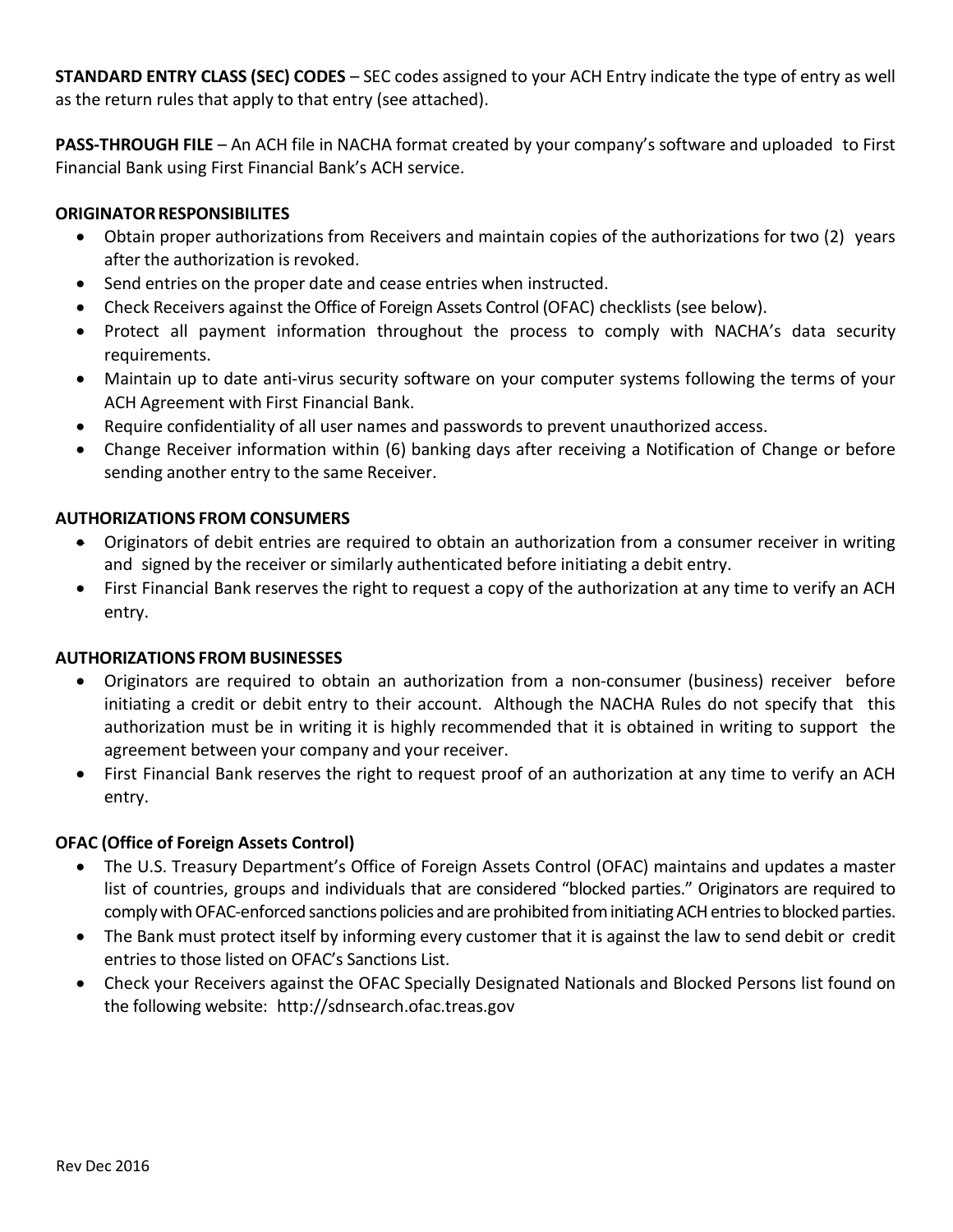#### **PRE-NOTIFICATION(PRENOTE)**

- A prenote is a zero dollar ACH entry sent with the purpose of verifying the account information of the Receiver.
- The Receiving Bank is not required to validate the name of the Receiver on the prenote, it is only required to verify the account number. Prenotes are not mandatory; however, if a prenote is sent, a live dollar entry may not be sent for at least three (3) banking days.

#### **CHANGING THE DATE OR AMOUNT OF RECURRING ACH DEBITS**

- You must notify your business and consumer Receivers seven (7) calendar days before the effective date of the recurring ACH Debit entry if the date of the entry will change.
- You must notify consumer receivers ten (10) calendar days before the effective date of the recurring ACH Debit entry if the amount of the entry will change.

#### **RETURNS**

- First Financial Bank will notify you within 2 banking days if a return is received.
- An ACH entry may be returned to your company for administrative reasons, such as an incorrect account number or if the Receiver claims the entry is unauthorized.
- If an entry is returned as unauthorized, you must cease initiating entries to that Receiver and obtain a new authorization before sending additional entries.
- An entry returned to you for insufficient or uncollected funds may be reinitiated up to two (2) times within 180 days. It is in violation of the NACHA Rules to re-initiate a debit entry if a return is received for any other reason.
- You must maintain a return ratio of less than 3% for administrative returns and less than 0.5% of unauthorized returns during a 60 day period (see attached for list of return codes).
- If your company exceeds the 3% or 0.5% return ratios, First Financial Bank reserves the right to suspend ACH services.
- See enclosed list for Return Reason codes.

#### **REVERSALS**

- NACHA Rules allow reversals due to wrong dollar amount, wrong account number, or duplicate transaction.
- Reversals may be sent no later than 5 banking days after the effective date of the original entry.
- NACHA Rules state that your company must make a reasonable attempt to notify the Receiver of the reason for the reversal before the effective date of the reversing entry.
- Reversals are created by First Financial Bank please contact Treasury Management at [TMClientSupport@ffin.com](mailto:TMClientSupport@ffin.com) or 877-627-7201 if you need to request a reversal.

#### **NOTICE OF CHANGE (NOC)**

- When ACH Entry information is incorrect, the Receiving Bank may send a Notification of Change (NOC) to First Financial Bank to request future entries to the Receiver contains the corrected information (see enclosed list of Change Codes).
- First Financial Bank will notify you within two (2) banking days if an NOC is received for your company.
- For future ACH entries to the receiver, the change must be made within 6 banking days or before the next entry is sent.